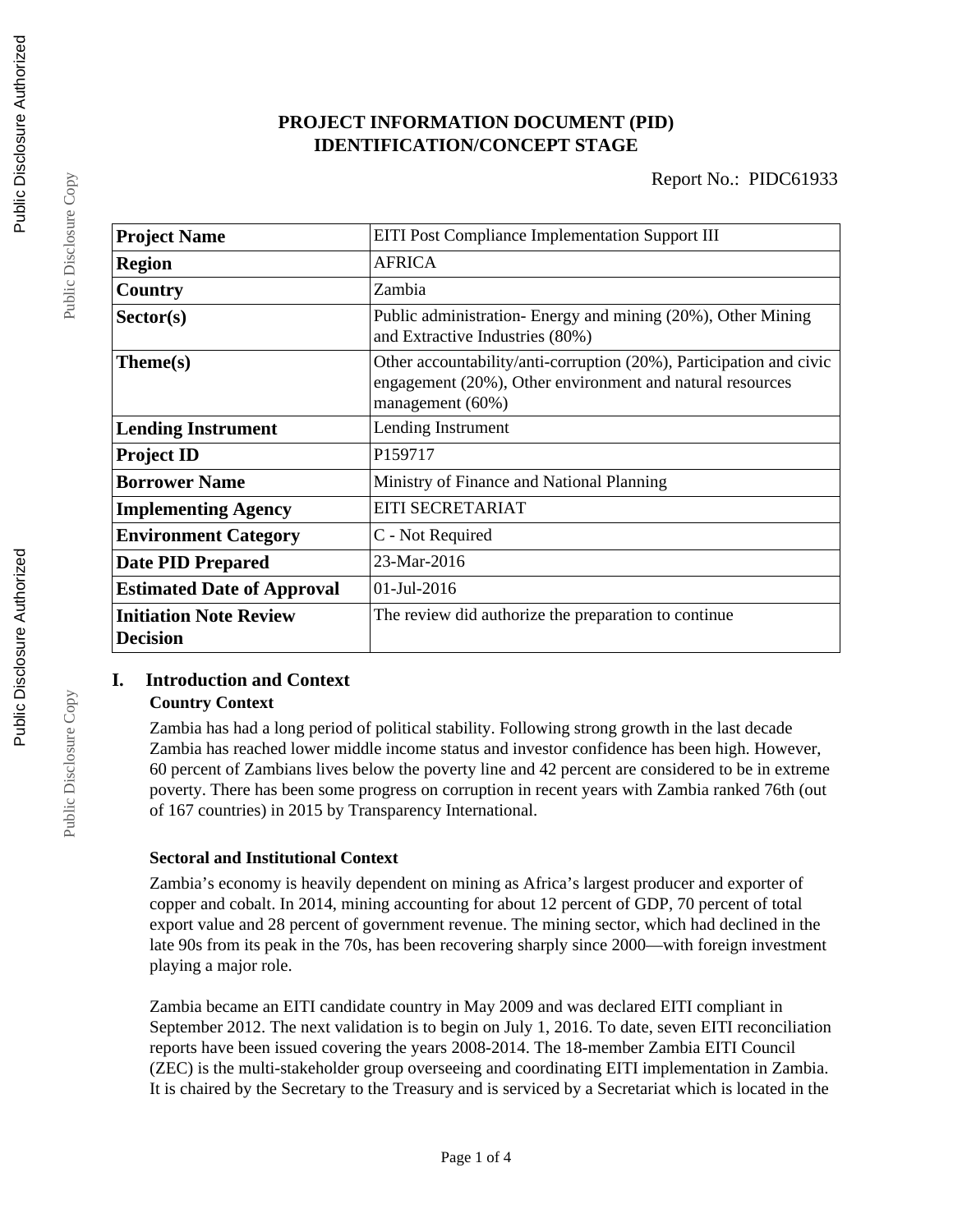Ministry of Mines. Zambia's civil society has promoted the EITI, but its influence continues to be limited by a number of factors.

EITI implementation in Zambia has been heavily dependent on donor funding, but financing from the federal budget has increased in recent years to about US\$450,000 during 2014. The World Bank has financed EITI implementation in Zambia through three grants from the MDTF (Multi Donor Trust Fund). MDTF I (US\$320,000) completed on June 30, 2012, MDTF II (US\$350,000) completed on December 31, 2014, and Post Compliance II (US\$210,000) completed on December 31, 2015. Implementation was generally satisfactory. Further support from the World Bank under the Governance Partnership Facility (GPF) facilitated capacity building of civil society organization. Zambia EITI also received financial support from the Mining Basket Fund comprising financial contributions from the European Union, DFID, and Norway, which was mainly used to support the operating cost of the EITI Secretariat. The African Development Bank (AfDB) financed the production and dissemination of the EITI Report for 2011.

#### **Relationship to CAS/CPS/CPF**

The proposed project is in line and supports World Bank Group's Country Partnership Strategy (CPS) for Zambia (FY13-16) (Report No. 75089-ZM) and the Performance and Learning Review conducted in July 2015 (Report No. 95986-ZM). Both Outcome 3.1 of the CPS, "Strengthened systems and processes for public sector performance" and Outcome 3.2 "Citizen access to information increased", are supported by the proposed assistance to the Zambian government in implementing EITI. The proposed project also supports GRZ's efforts for improving governance. The current government, which came to power in September 2011, has identified poverty reduction, jobs creation, and improving governance as its main priorities.

## **II. Project Development Objective(s)**

### **Proposed Development Objective(s)**

The overarching development objective is to improve transparency and accountability in Zambia's extractive sector by supporting the EITI Zambia Secretariat and the Zambia EITI Council to successfully implement the Extractive Industries Transparency Initiative in Zambia.

### **Key Results**

In line with the PDO above, the following PDO Level Results Indicators will be tracked throughout project implementation:

(a) EITI reconciliation report for 2015 and 2016 are produced and published by end-December 2016 and end-December 2017, respectively.

(b) Dissemination activities (including activities related to the Mining Investment and Governance Review (MInGov) conducted in Zambia throughout 2016-2017. (c) Mid-year topical report produced by end-July 2017.

### **III. Preliminary Description**

#### **Concept Description**

Zambia now has a strong track record in producing timely reconciliation reports. So far the information gained from these reconciliation reports has not been used in informing and shaping the policy dialogue in Zambia's mining sector. ZEITI is trying to move beyond the production and dissemination of reconciliation reports to become a more active proponent of transparency and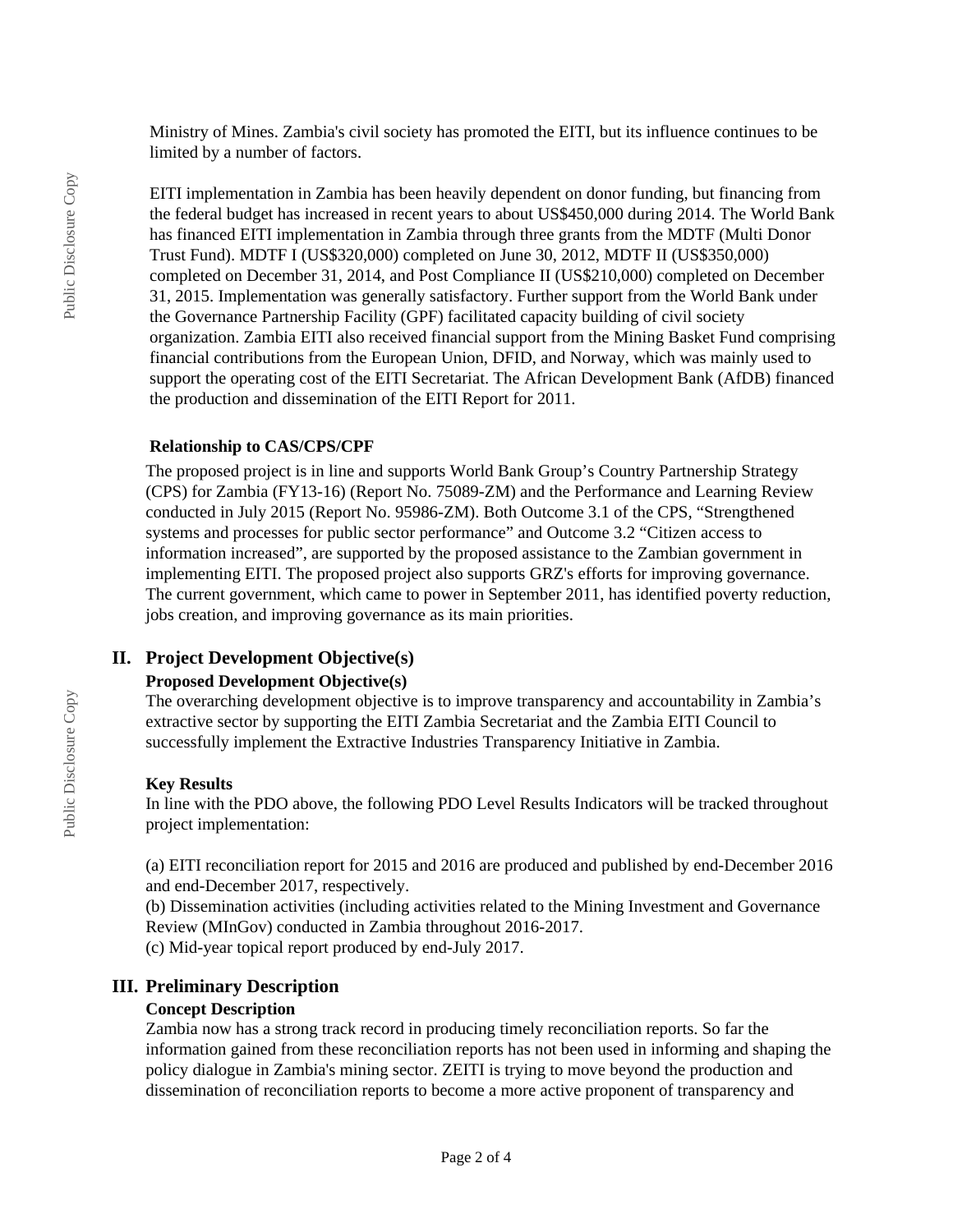accountability in the sector. The strategic plan that is currently being finalized elaborates further on this.

Regarding the new 2016 EITI standard, Zambia has already made significant progress in publishing information on beneficial ownership in its EITI reconciliation reports. The EITI Secretariat has also developed expertise in collecting the data used in the reconciliation reports, which might provide an entry-point for "mainstreaming transparency" in government systems rather than reproducing the data in EITI reporting down the road. Funding for EITI implementation from the GRZ has increased over time and the proposed 2-year US\$350,000 grant will provide financing for a smaller portion of the EITI work plan for the next two years.

The proposed grant aims to support ZEITI in these efforts. In addition to financing the production of the next two reconciliation reports, which are needed to keep the momentum of EITI in Zambia, the grant foresees financing more innovative and impact-oriented dissemination methods (including the results of the Mining Investment and Governance Review (MInGov) conducted in Zambia) and a mid-year topical report (in mid-2017) that will support ZEITI's new role.

| <b>Safeguard Policies Triggered by the Project</b> | Yes | N <sub>0</sub> | <b>TBD</b> |
|----------------------------------------------------|-----|----------------|------------|
| Environmental Assessment OP/BP 4.01                |     | X              |            |
| Natural Habitats OP/BP 4.04                        |     | x              |            |
| Forests OP/BP 4.36                                 |     | X              |            |
| Pest Management OP 4.09                            |     | x              |            |
| Physical Cultural Resources OP/BP 4.11             |     | x              |            |
| Indigenous Peoples OP/BP 4.10                      |     | X              |            |
| Involuntary Resettlement OP/BP 4.12                |     | X              |            |
| Safety of Dams OP/BP 4.37                          |     | X              |            |
| Projects on International Waterways OP/BP 7.50     |     | X              |            |
| Projects in Disputed Areas OP/BP 7.60              |     | x              |            |

## **IV. Safeguard Policies that Might Apply**

## **V. Financing** *(in USD Million)*

| Total Project Cost:                            | 0.35 | Total Bank Financing: 0 |        |
|------------------------------------------------|------|-------------------------|--------|
| <b>Financing Gap:</b>                          |      |                         |        |
| <b>Financing Source</b>                        |      |                         | Amount |
| <b>Extractives Global Programmatic Support</b> |      |                         |        |

# **VI. Contact point**

# **World Bank**

Contact: Martin Lokanc<br>Title: Sr Mining Spec Title: Sr Mining Spec.<br>Tel: 458-5319 Tel: 458-5319 Email: mlokanc@worldbank.org

### **Borrower/Client/Recipient**

Name: Ministry of Finance and National Planning